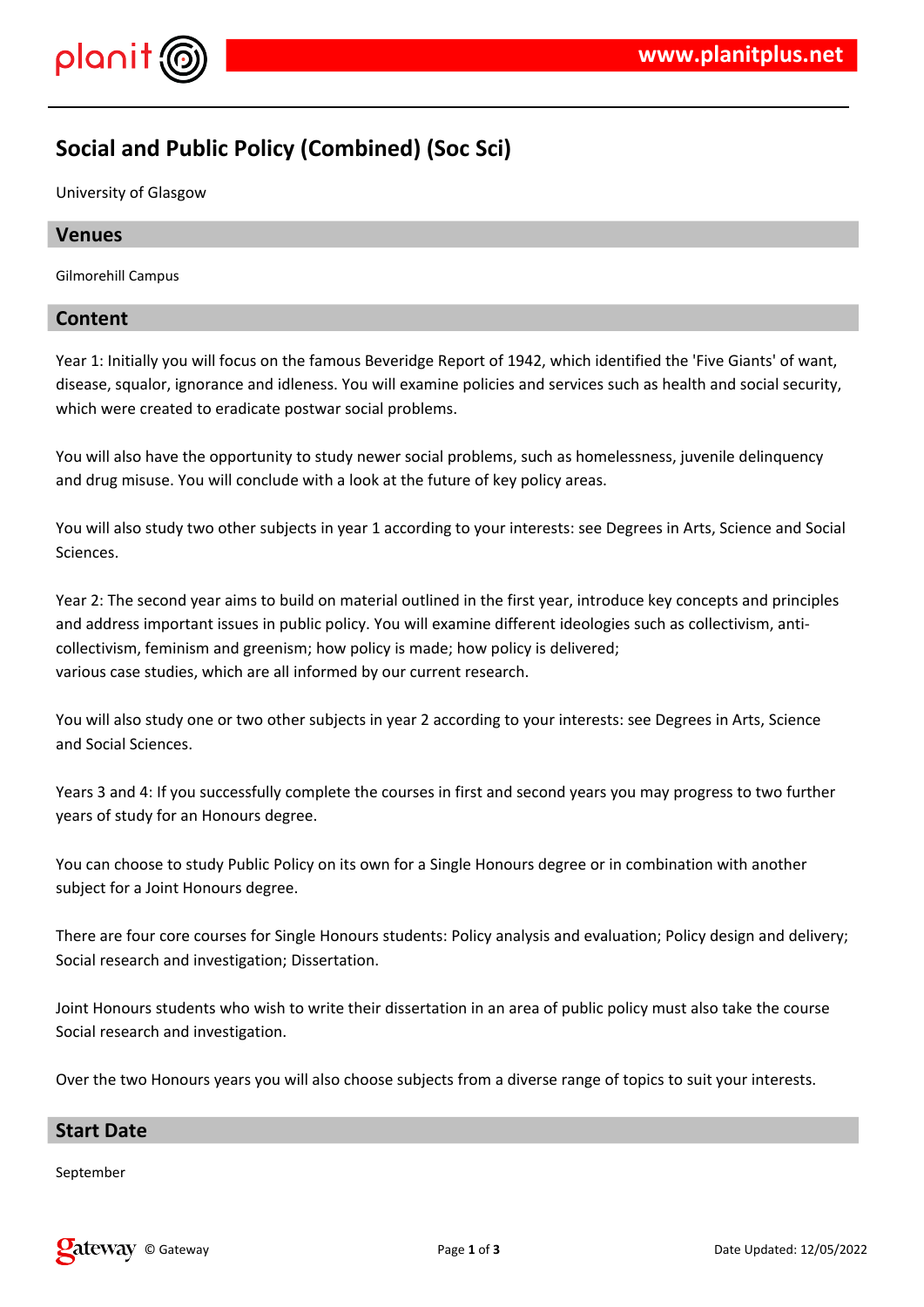

## **Qualification**

Degree

## **Study Method**

Full time

## **Award Title**

MA Hons

## **UCAS Code**

Please refer to list below

#### **Course Length**

4 years

#### **Faculty**

College of Social Sciences

#### **Department**

School of Social and Political Sciences

#### **Entry Requirements**

2023 entry requirements

Standard entry: 6 Highers at AAAAAA or 2 Advanced Highers at BB plus AAAA (by end S6 with min AAABB after S5) including English and Maths or a humanities subject.

Widening access entry: 4 Highers at AAABB/ABBBB (by end S6 with min ABB after S5) including English and Maths or a humanities subject. Completion of pre-entry programme is necessary.

Grades and subjects may vary depending on combinations taken.

#### **SCQF Level**

10

#### **Cost**

«Cost»

#### **Progression Routes**

«ProgressionRoutes»

## **Combination Courses**

**Callet Way** © Gateway **Called: 12/05/2022** Page 2 of 3